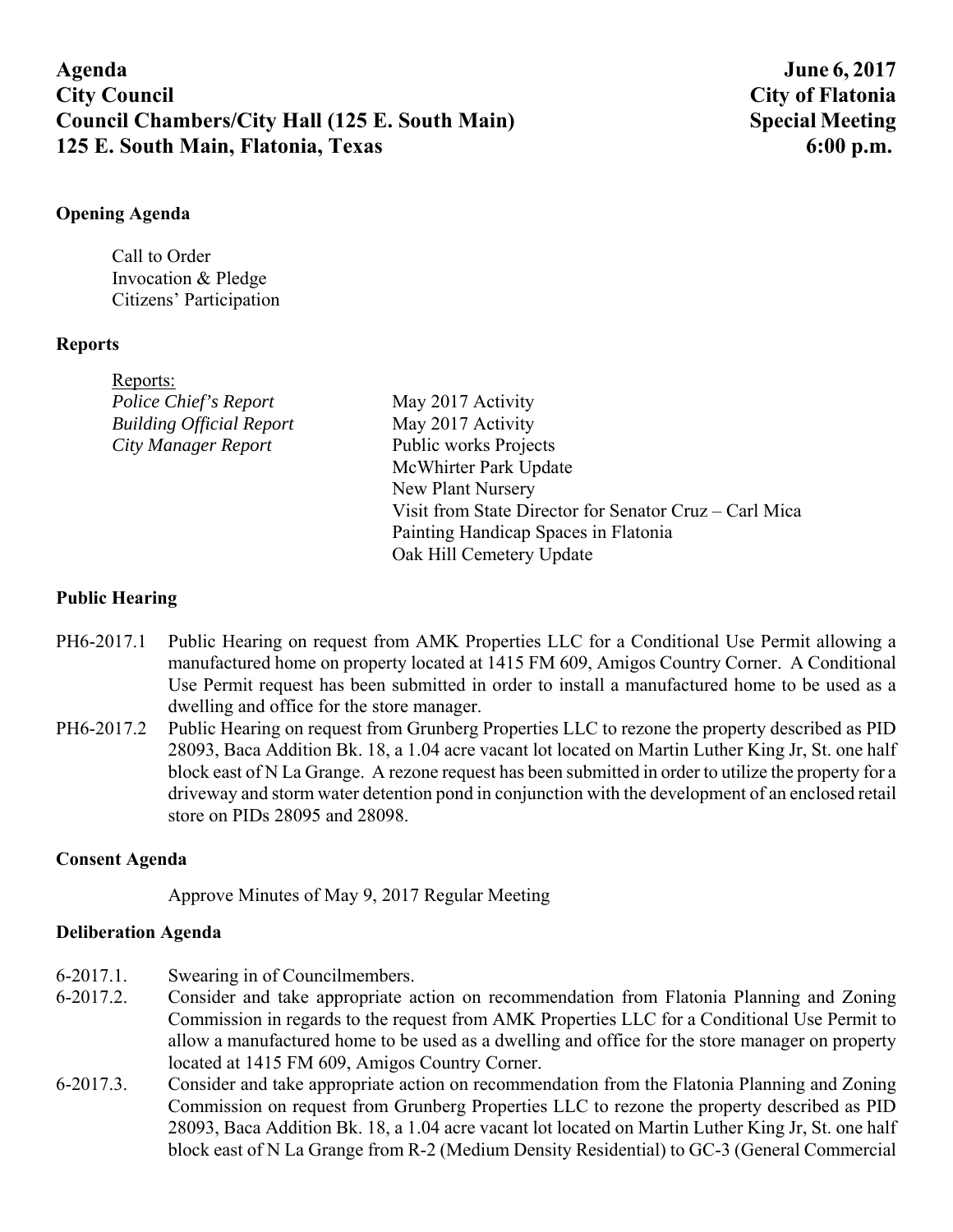with R-1) to allow the property owner to utilize the property for a driveway and storm water detention pond in conjunction with the development of an enclosed retail store on PIDs 28095 and 28098.

- 6-2017.4. Consider and take appropriate action accepting the bid for the purchase and installation of the Emergency Warning System procured through the Hazard Mitigation Grant DR4223-047
- 6-2017.5. Consider and take appropriate action on bid from Patrick Lucas on a piece of property identified by Fayette County Appraisal District Property ID of 28115, located between N. Walnut and N. Hackberry.
- 6-2017.6. Consider and take appropriate action on bid from Alfred Dierschke on a piece of property identified by Fayette County Appraisal District Property ID of 27888, located on Seventh St. between N. Faires St. and N. Hudson St.
- 6-2017.7. Consider and take appropriate action on development of the Economic Development Commission and steps to move forward in this process.
- 6-2017.8. Consider and take appropriate action on ordinance amending the code of ordinances of the City of Flatonia, Texas, by amending Chapter 3 Building Regulations, Article 3.02 Technical and Construction Codes and Standards, Division 2. Building code, Section 3.02.051 International Building Code adopted by changing the reference to International Building Code, 2006 edition, to read as International Building Code, 2015 edition by amending Division 3. Residential code, Section 3.02.101 adopted by changing the reference to International Residential Code for one and two family dwellings, 2006 edition, to read as International Residential Code for One and Two Family Dwellings, 2015 edition; by amending Division 4. Electricity, part II. Electrical Code, Section 3.02.191 adopted by changing the reference to National Electrical Code, 2005 Edition, to read as National Electrical Code, 2017 Edition; by amending Division 5. Plumbing, Part II. Plumbing Code, Section 3.02.331 adopted by changing the reference to International Plumbing Code, 2006 Edition, to read as International Plumbing Code, 2015 Edition; by amending Division 6. Mechanical Code, Section 3.02.381 adopted by changing the reference to International Mechanical Code, 2006 Edition, to read as International Mechanical Code, 2015 Edition; by amending Division 7. Fuel Gas Code, Section 3.02.431 adopted by changing the reference to International Fuel Gas Code, 2006 Edition, to read as International Fuel Gas Code, 2015 Edition; by amending Division 8. Property Maintenance Code, Section 3.02.481 adopted by changing the reference to International Property Maintenance Code, 2006 Edition, to read as International Property Maintenance Code, 2015 Edition; by amending Division 9. Housing Code, Section 3.02.531 adopted by changing the reference to 1997 Edition of the Standard Housing Code, and all subsequent revisions standard [of such standards] or supplement thereto, as published by the Southern Building Code Congress International, Inc., to read as International Property Maintenance Code, 2015 Edition; by amending Division 10. Existing Building Code, Section 3.02.581 adopted by changing the reference to 1988 Edition with 1991/1994 revisions of the Standard Existing Building Code, and all subsequent revisions standard [of such standards] or supplement thereto, as published by the Southern Building Code Congress International, Inc., to read as International Existing Building Code, 2015 Edition; by amending Division 11. Unsafe Building Abatement Code, Section 3.02.631 adopted by changing the reference to 1985 Edition of the Standard Unsafe Building Abatement Code, to read as International Property Maintenance Code, 2015 Edition; amending Chapter 5 Fire Prevention and Protection, Article 5.03 Fire Prevention Code, Section 5.03.001 adopted; by changing the reference to International Fire Code, 2006 Edition, to read as International Fire Code, 2015 Edition

6-2017.9. Consider and take appropriate action on an ordinance amending the Code of Ordinances of the City of Flatonia, Texas, by amending Chapter 5, Fire Prevention and Protection, Article 5.03 Fire Prevention Code, Section 5.03.001 adopted by changing the reference to International Fire Code, 2006 Edition, to read as International Fire Code, 2015 Edition.

#### **Adjournment**